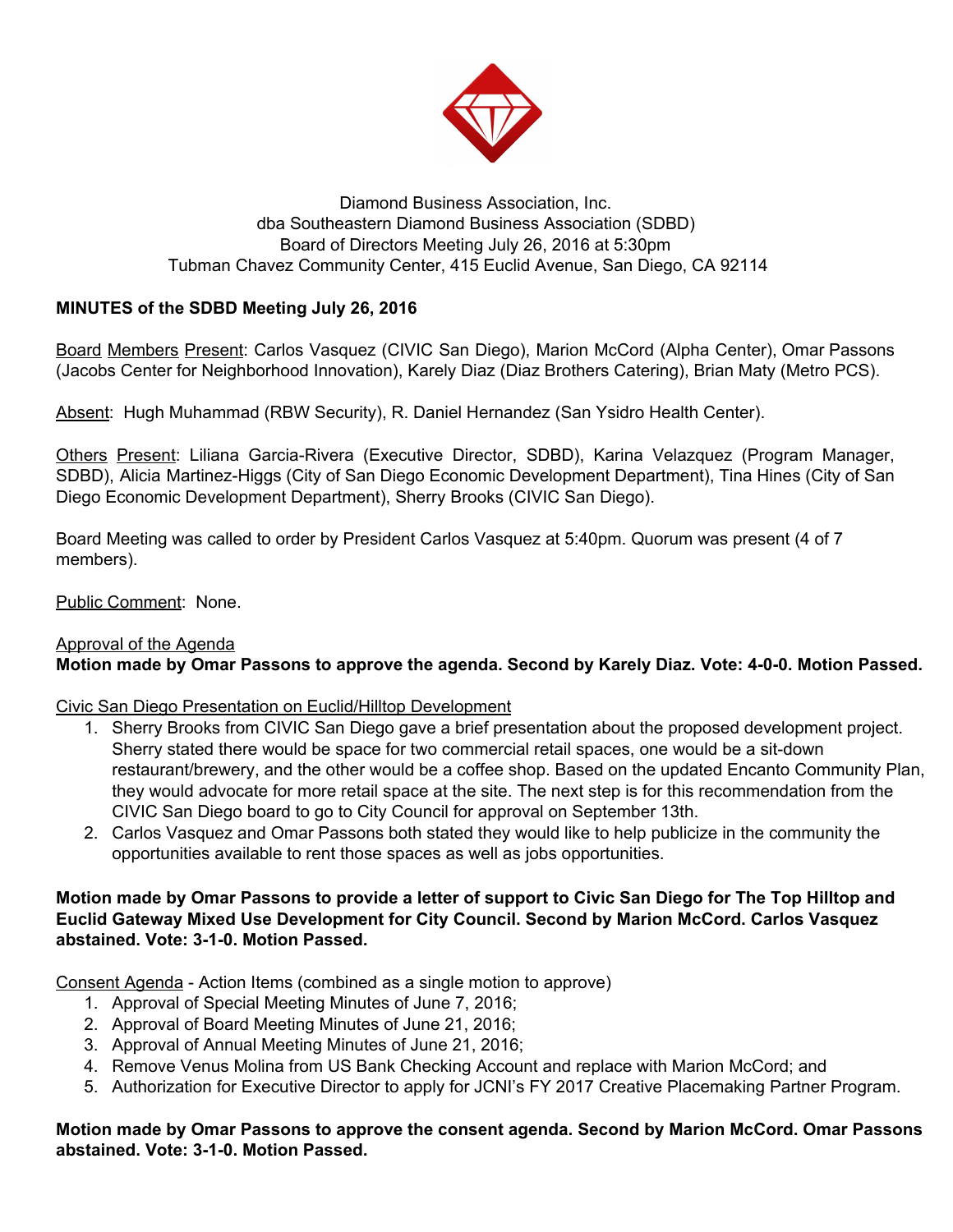## President's Report/Executive Committee - Carlos Vasquez

Ratify Election Chair of Marketing Committee - Carlos stated that the Marketing Committee had voted to nominate R. Daniel Hernandez as chair.

### **Motion made by Omar Passons to ratify R. Daniel Hernandez as the chair of the marketing committee. Second by Marion McCord. Vote: 4-0-0. Motion Passed.**

Election of Officers for terms ending 6/30/17 - Marion McCord nominated Carlos Vasquez for President. Omar Passons nominated Karely Diaz for Vice-President. Marion McCord nominated himself for Treasurer. All nominees accepted the nominations. There were no nominations made for secretary; secretary nominations will be tabled until August board meeting.

### **Motion made by Marion McCord to elect Carlos Vasques as President. Second by Omar Passons. Vote: 4-0-0. Motion Passed.**

**Motion made by Omar Passons to elect Karely Diaz as Vice-President. Second by Carlos Vasquez. Vote: 4-0-0. Motion Passed.**

# **Motion made by Marion McCord to elect Marion McCord as Treasurer. Second by Omar Passons. Vote: 4-0-0. Motion Passed.**

Approval to enter into a Contract with Karina Velazquez - Liliana stated that Karina's AmeriCorps terms ends July 31st and the SDBD would like to extend her contract for a fiscal year as a full-time employee.

# **Motion made by Omar Passons to enter into a contract with Karina Velazquez. Second by Marion McCord. Vote: 4-0-0. Motion Passed.**

(Brian Maty arrived. Attendance is now 5 out of 7 members)

Approve request for Letter of Support for Extended Hands - Carlos stated the board discussed this during June's meeting but had tabled the matter until they received more information about the organization.

# **Motion made by Omar Passons to approve a generic letter of support for Extended Hands that emphasizes their social work and not religion. Second by Marion McCord. Vote: 5-0-0. Motion Passed.**

- 1. Letter of Support for Unity in Community Tabled
- 2. Banner Policy Tabled
- 3. Line of Credit Tabled
- 4. Update from Board Retreat: Review results
	- Mission Statement Adoption Tabled

(Omar Passons left. Attendance is now 4 out of 7 members)

#### Financial Report - Liliana Garcia-Rivera

Liliana Garcia-Rivera discussed the June Financials with the board. The request to the City to advance of \$10,000 from assessment reserves will come in with August's BID assessments.

#### Executive Director's Report - Liliana Garcia-Rivera

1. Liliana stated that since last month's meeting the San Diego County Fair street banners have come down and will be sold at the next mixer.